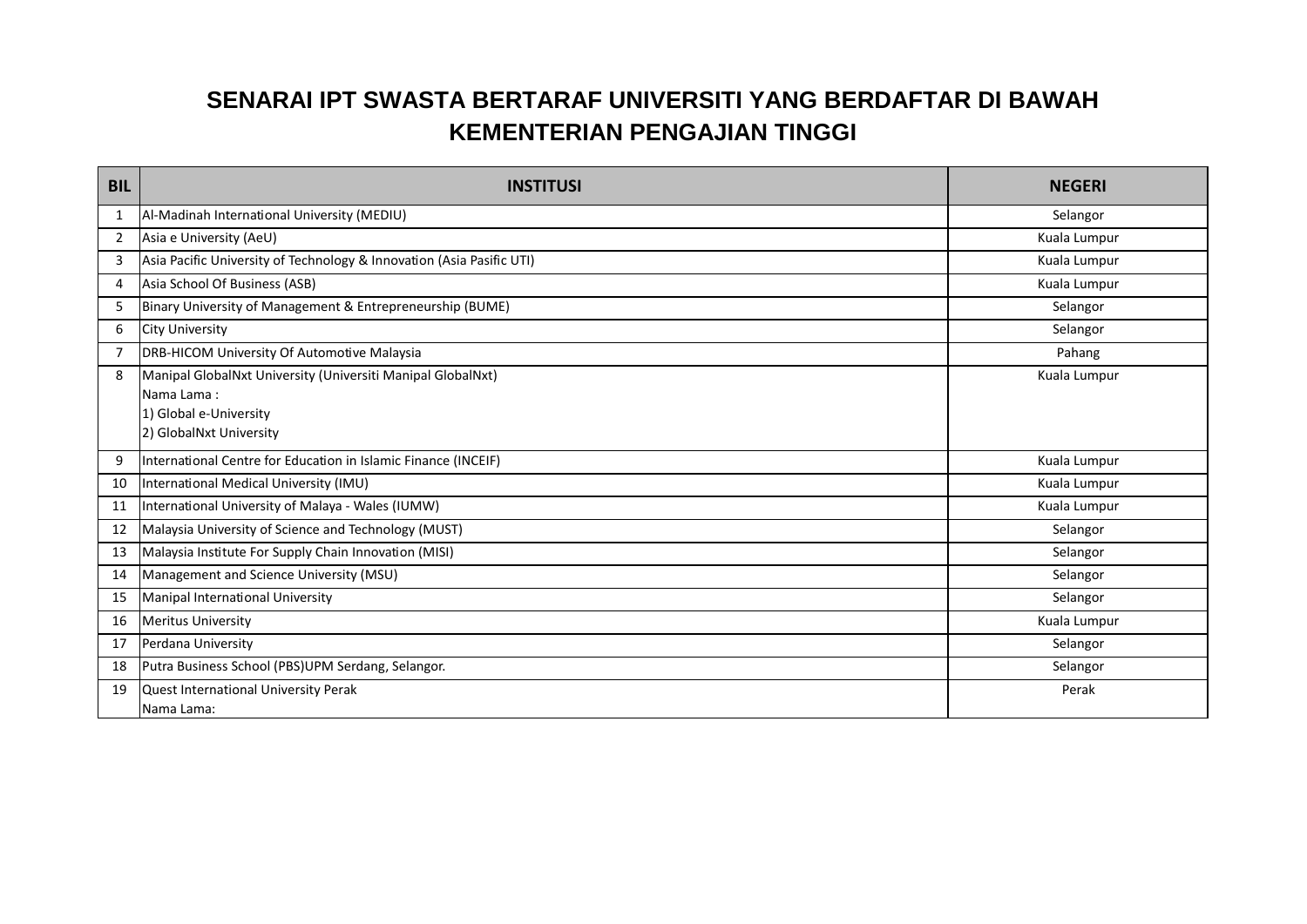| <b>BIL</b> | <b>INSTITUSI</b>                                                                                                   | <b>NEGERI</b>   |
|------------|--------------------------------------------------------------------------------------------------------------------|-----------------|
| 20         | Raffles University (RU)                                                                                            | Johor           |
|            | Nama lama: Raffles University Iskandar                                                                             |                 |
| 21         | <b>Sunway University</b>                                                                                           | Selangor        |
| 22         | <b>UNITAR International University</b>                                                                             | Selangor        |
| 23         | Universiti AIMST (AIMST University)                                                                                | Kedah           |
| 24         | Universiti Antarabangsa Albukhary (Albukhary International University)                                             | Kedah           |
| 25         | Universiti Antarabangsa INTI (INTI International University)                                                       | Negeri Sembilan |
| 26         | Universiti HELP                                                                                                    | Kuala Lumpur    |
| 27         | Universiti Infrastruktur Kuala Lumpur                                                                              | Kuala Lumpur    |
| 28         | Universiti Islam Malaysia                                                                                          | Selangor        |
| 29         | Universiti MAHSA (MAHSA University)                                                                                | Selangor        |
| 30         | Universiti Metropolitan Asia (Asia Metropolitan University)                                                        | Selangor        |
|            | Universiti Metropolitan Asia Kampus Cawangan Johor Bahru (Asia Metropolitan University, Johor Bahru Branch Campus) | Johor           |
| 31         | Universiti Multimedia, Kampus Cyberjaya (Multimedia University, Cyberjaya Campus)                                  | Selangor        |
|            | Universiti Multimedia Kampus Melaka (Multimedia University, Melaka Campus)                                         | Melaka          |
|            | Multimedia University (MMU), Kampus Johor                                                                          | Johor           |
| 32         | Universiti Nilai (Nilai University)                                                                                | Negeri Sembilan |
| 33         | Universiti SEGi (SEGi University)                                                                                  | Selangor        |
| 34         | Universiti Selangor (UNISEL) Kampus Bestari Jaya- KERAJAAN NEGERI SELANGOR                                         | Selangor        |
| -35        | Universiti Selangor (UNISEL) Kampus Shah Alam - KERAJAAN NEGERI SELANGOR                                           | Selangor        |
| 36         | Universiti Sultan Azlan Shah (USAS)                                                                                | Perak           |
| 37         | Universiti Taylor's (Taylor's University) Taylor's Lakeside Campus                                                 | Selangor        |
| 38         | Universiti Teknologi Kreatif Limkokwing (LUCT)                                                                     | Selangor        |
| 39         | Universiti Teknologi Kreatif Limkokwing Kampus Cawangan Melaka (Creativity In Tourism)                             | Melaka          |